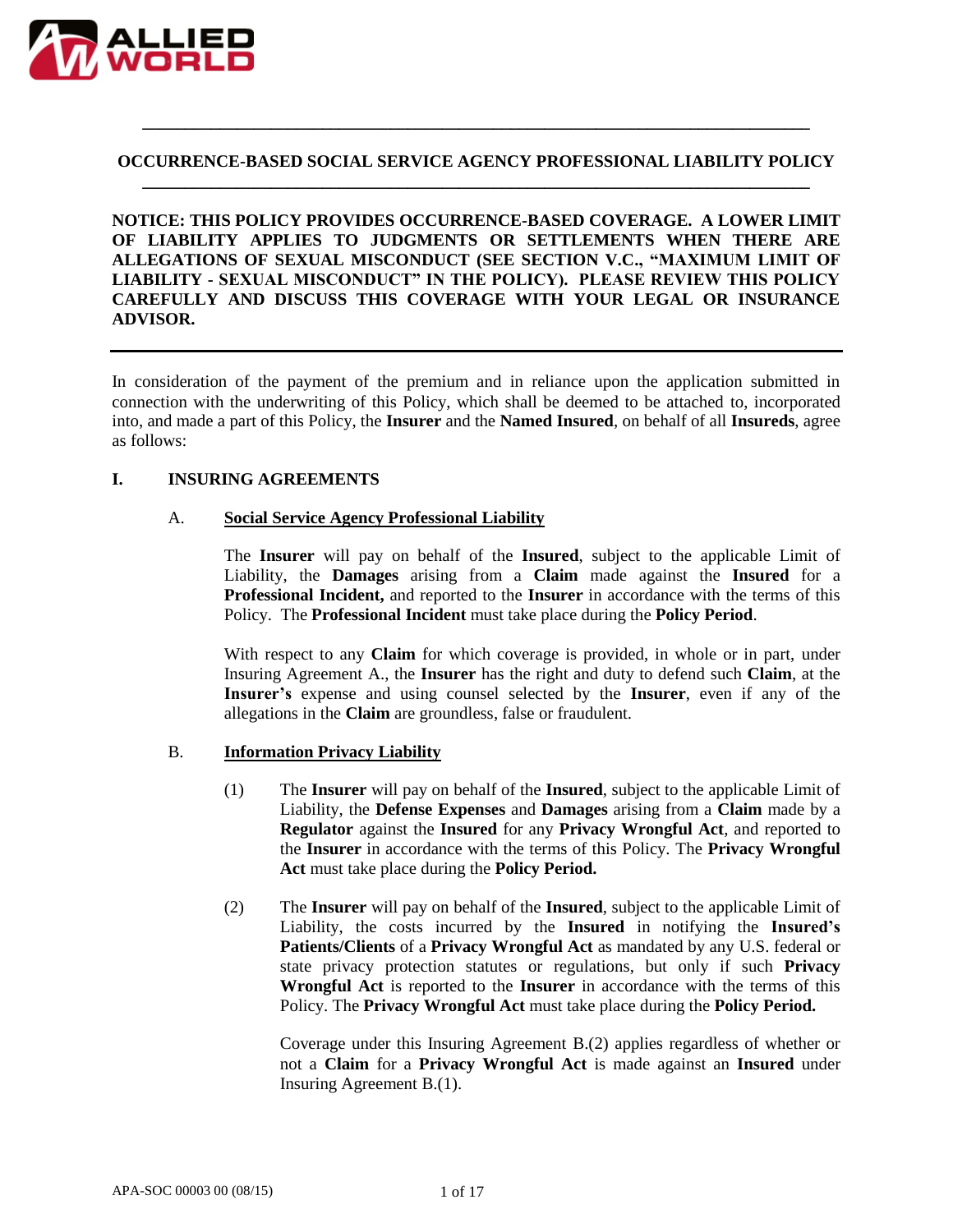# **II. ADDITIONAL COVERAGES**

#### A. **Defense Expenses for Claims**

The **Insurer** will pay on behalf of the **Insured** the **Defense Expenses** incurred by the **Insured** arising from any **Claim** covered under Insuring Agreement A.

# B. **Insured's Costs For Claims**

The **Insurer** will pay on behalf of the **Insured** the reasonable costs, other than loss of earnings, incurred by the **Insured**, at the **Insurer's** request, in connection with defending any **Claim** covered under this Policy.

The **Insurer** will also pay the **Insured** up to \$1,000 per day for loss of earnings, if the **Insured** is unable to render **Professional Services** since the **Insured** is assisting, at the **Insurer's** request, in the defense of a **Claim** covered under this Policy.

# C. **Legal Bonds for Claims**

The **Insurer** will pay the premiums for appeal bonds, or bonds to release property used to secure a legal obligation, if required with respect to a **Claim** covered under this Policy. However, the **Insurer** will only pay such premiums to the extent that the face or principal amount of the bond is within the applicable Limits of Liability of this Policy. The **Insurer** shall have no obligation to appeal any decision or to obtain these bonds.

#### D. **Defense Expenses for Proceedings**

The **Insurer** will pay on behalf of the **Insured**, subject to the applicable Limit of Liability, **Defense Expenses** only, which arise from a **Proceeding** first brought during the **Policy Period** and reported to the **Insurer** in accordance with the terms of this Policy.

# E. **Emergency Aid Expenses**

The **Insurer** will reimburse the **Insured**, subject to the applicable Limit of Liability, for costs and expenses for medical supplies, and for one (1) hour of the **Insured's** lost earnings at an hourly rate of \$100.00 per hour or the **Insured's** average hourly rate charged for **Professional Services**, whichever is less. The **Insured** must voluntarily incur such costs and expenses by rendering emergency treatment or services at the scene of an accident, medical crisis or disaster, provided that such treatment or services takes place during the **Policy Period** and that the **Insured** as soon as practicable reports any costs or expenses to the **Insurer**.

# F. **Assault or Battery**

The **Insurer** will reimburse the **Insured** for medical expenses that the **Insured** incurs as a result of **Bodily Injury** to the **Insured** caused by an **Assault or Battery**, or **Property Damage** to the **Insured's** personal property if caused by an **Assault or Battery.** The **Assault or Battery** must be committed by a **Patient/Client** of the **Insured**, or by the **Patient/Client's** immediate family member, during the **Insured's** rendering of **Professional Services.**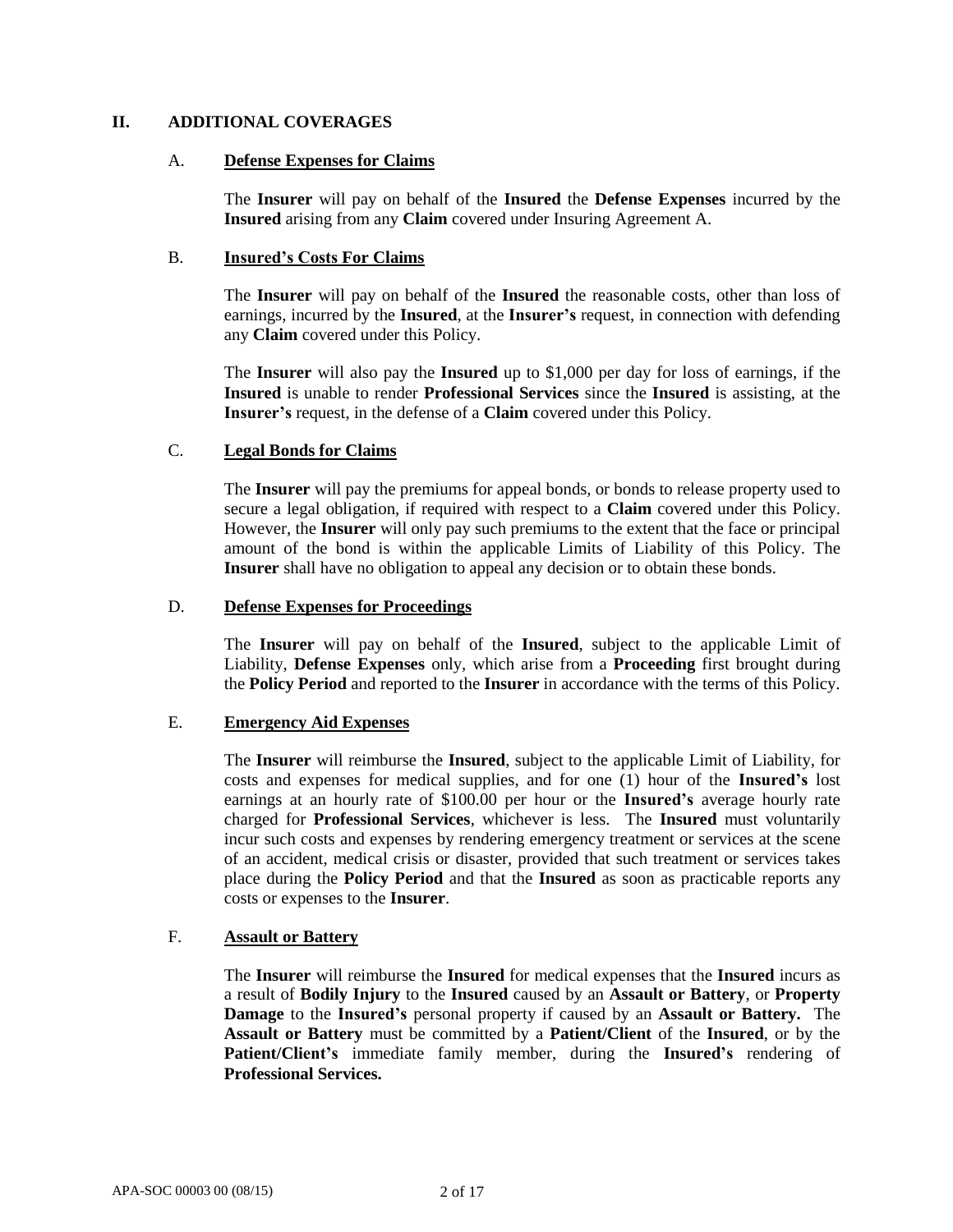Provided always that:

- (1) such **Assault or Battery** takes place during the **Policy Period**;
- (2) the treatment or other services eligible for reimbursement as medical expenses are rendered within one (1) year of the **Assault or Battery**, and the medical expenses are reported to the **Insurer** within ninety (90) days from the date such treatment or service was rendered; and
- (3) the **Insured s**ubmits to examination, as often as reasonably required by the **Insurer**, by physicians of the **Insurer's** choice and at the **Insurer's** expense.

Coverage under this **Assault or Battery** Additional Coverage is excess over any other valid and collectible insurance, including workers' compensation or health insurance.

# **III. DEFINITIONS**

- A. "**Advertisement**" means a notice that is broadcast or published to the general public or specific market segments for the purpose of attracting **Patients/Clients**. For the purposes of this definition, notices that are published include material placed on the Internet or on similar electronic means of communication;
- B. "**Assault or Battery**" means the willful infliction of physical harm on the **Insured**, by a **Patient/Client** or their immediate family member, or any attempt thereof.
- C. "**Bodily Injury**" means bodily harm, sickness or disease, including any resulting death, and mental anguish or emotional distress resulting therefrom.
- D. "**Claim**" means any:
	- (1) written demand for monetary relief made against an **Insured**;
	- (2) judicial proceeding which is commenced against an **Insured** by service of a civil complaint, notice of charges or similar pleading;
	- (3) arbitration, mediation or other alternative dispute resolution proceeding commenced against an **Insured** by service of a demand for arbitration, mediation or other alternative dispute resolution; or
	- (4) administrative proceeding or formal investigation commenced by a **Regulator**, but solely as respects Insuring Agreement B.

Multiple demands, proceedings or investigations arising out of the same **Professional Incident** or **Privacy Wrongful Act** shall be deemed a single **Claim**.

- E. "**Damages**" means:
	- (1) settlements or judgments;
	- (2) pre-judgment or post-judgment interest; and
	- (3) costs or fees awarded in favor of the claimant.

#### **Damages** do not include:

(a) amounts for which the **Insureds** are not legally liable;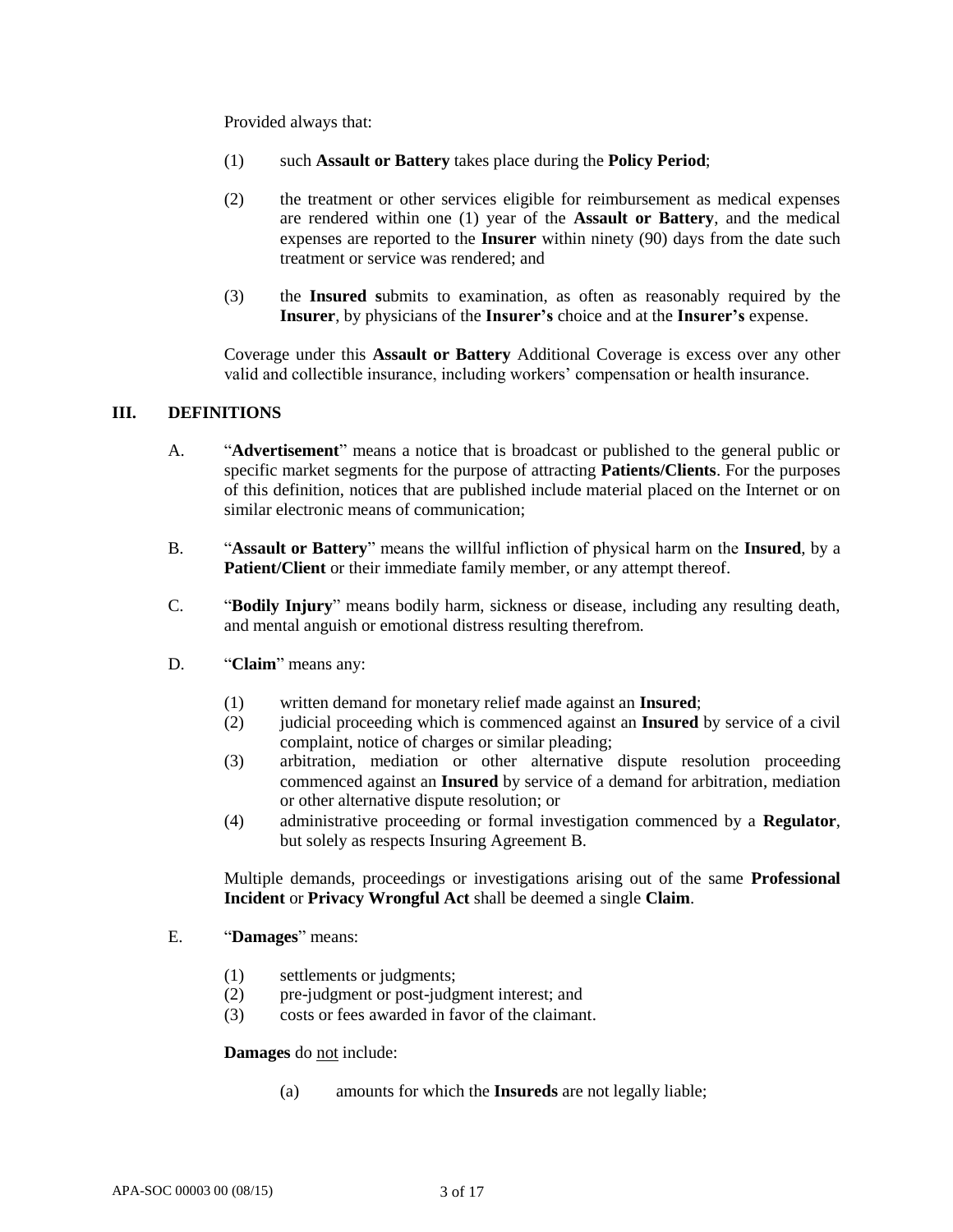- (b) amounts which are without legal recourse to the **Insureds**;
- (c) taxes;
- (d) the return, restitution, refund or disgorgement of fees, profits or amounts charged, held or retained by the **Insured** in connection with the rendering of **Professional Services**;
- (e) fines or penalties, except:
	- (i) as provided for in Section V.D. ; or
	- (ii) **HIPAA** fines and penalties, but solely under Insuring Agreement B.(1);
- (f) any costs, fees or expenses to comply with a determination or decision made by a regulatory body, licensing board, agency or other organization in a **Proceeding**; or
- (g) amounts deemed uninsurable under applicable law.
- F. "**Defense Expenses**" means reasonable and necessary fees, costs, charges or expenses resulting from the investigation, defense or appeal of a **Claim** or a **Proceeding**. **Defense Expenses** shall include premiums for an appeal bond, attachment bond or similar bond, but the **Insurer** shall have no obligation to apply for or furnish such bond.

**Defense Expenses** do not include:

- (a) amounts incurred prior to the date a **Claim** is first made, or a **Proceeding** is first brought, and reported to the **Insurer**;
- (b) compensation or benefits of any natural person **Insured** or any overhead expenses of any **Insured** organization;
- (c) fines or penalties; or
- (d) any costs, fees or expenses to comply with a determination or decision made by a regulatory body, licensing board, agency or other organization in a **Proceeding**.
- G. "**Employee**" means an individual whose labor or service is engaged by and directed by the **Named Insured** for compensation or remuneration. This includes part-time, seasonal and temporary **Employees**. Independent contractors are not **Employees**.
- H. "**HIPAA**" means the Health Insurance Portability and Accountability Act of 1996 (Public Law 104-191), as amended, and any regulations promulgated thereunder.
- I. "**Insured(s)**" means:
	- (1) the individual, partnership, or corporation designated as the **Named Insured** in Item 1 of the Declarations;
	- (2) any present or former **Employee** of the **Named Insured** designated in Item 1 of the Declarations, but only while acting in his or her capacity as such;
	- (3) any present or former partner, executive officer, director or stockholder of the **Named Insured** designated in Item 1 of the Declarations, but only while acting in his or her capacity as such;
	- (4) any individual, partnership or corporation designated in Item 2 of the Declarations, but only as to matters for which a **Named Insured** may be liable;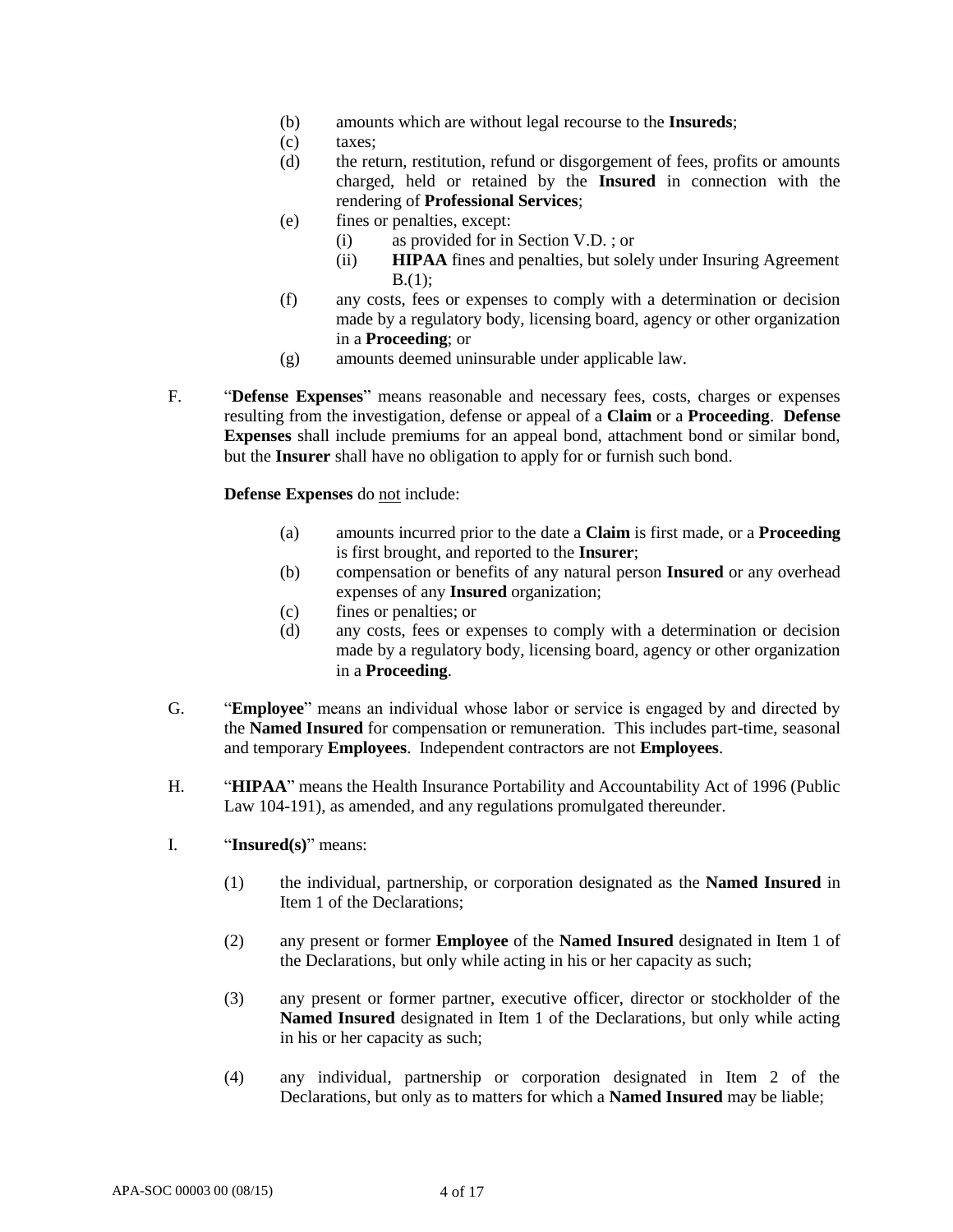- (5) the lawful spouse or domestic partner (whether such status is derived by reason of statutory law, common law or otherwise) of an **Insured** arising solely out of his or her status as the spouse or domestic partner of an **Insured**; provided, however, that coverage shall not be afforded for any actual or alleged **Professional Incident** or **Privacy Wrongful Act** by or on the part of the spouse or domestic partner, unless such person is an **Insured**;
- (6) the estates, heirs or legal representatives of any incompetent, insolvent, bankrupt or deceased person who was an **Insured** at the time the **Professional Incident** or **Privacy Wrongful Act** upon which such **Claim** is based were committed; provided, however, that coverage shall not be afforded for any actual or alleged **Professional Incident** or **Privacy Wrongful Act** by or on the part of any such estates, heirs or legal representatives;
- (7) volunteers, but only for acts within the scope of their duties while working for the **Insured**; and
- (8) students-in-training, but only for acts within the scope of their duties while working for or training with the **Insured**.
- J. "**Insurer**" means the Insurer specified in the Declarations.
- K. "**Named Insured**" means the natural person(s) or organization(s) named in Item 1 of the **Declarations**
- L. **"Patient/Client"** means any person receiving, or admitted or registered to receive, **Professional Services** from the **Named Insured**, whether on an inpatient, outpatient or emergency basis.
- M. "**Personal or Advertising Injury**" means injury, including consequential **Bodily Injury**, arising out of one or more allegations of the following offenses:
	- (1) false arrest, detention or imprisonment;
	- (2) malicious prosecution;
	- (3) the wrongful eviction from, wrongful entry into, or invasion of the right of private occupancy of a room, dwelling or premises that a person occupies, committed by or on behalf of its owner, landlord or lessor;
	- (4) oral or written publication, in any manner, of material that slanders or libels a person or organization or disparages a person's or organization's goods, products or services;
	- (5) oral or written publication, in any manner, of material that violates a person's right of privacy;
	- (6) the use of another's advertising idea in any **Advertisement**; or
	- (7) infringing upon another's copyright, trade dress or slogan in any **Advertisement**.

# N. **"Personally Identifiable Information**" means:

(1) information from which an individual may be uniquely and reliably identified, including, but not limited to an individual's name, address, telephone number, email address, in combination with their social security number, account relationships, account numbers, passwords, PIN numbers, credit card numbers or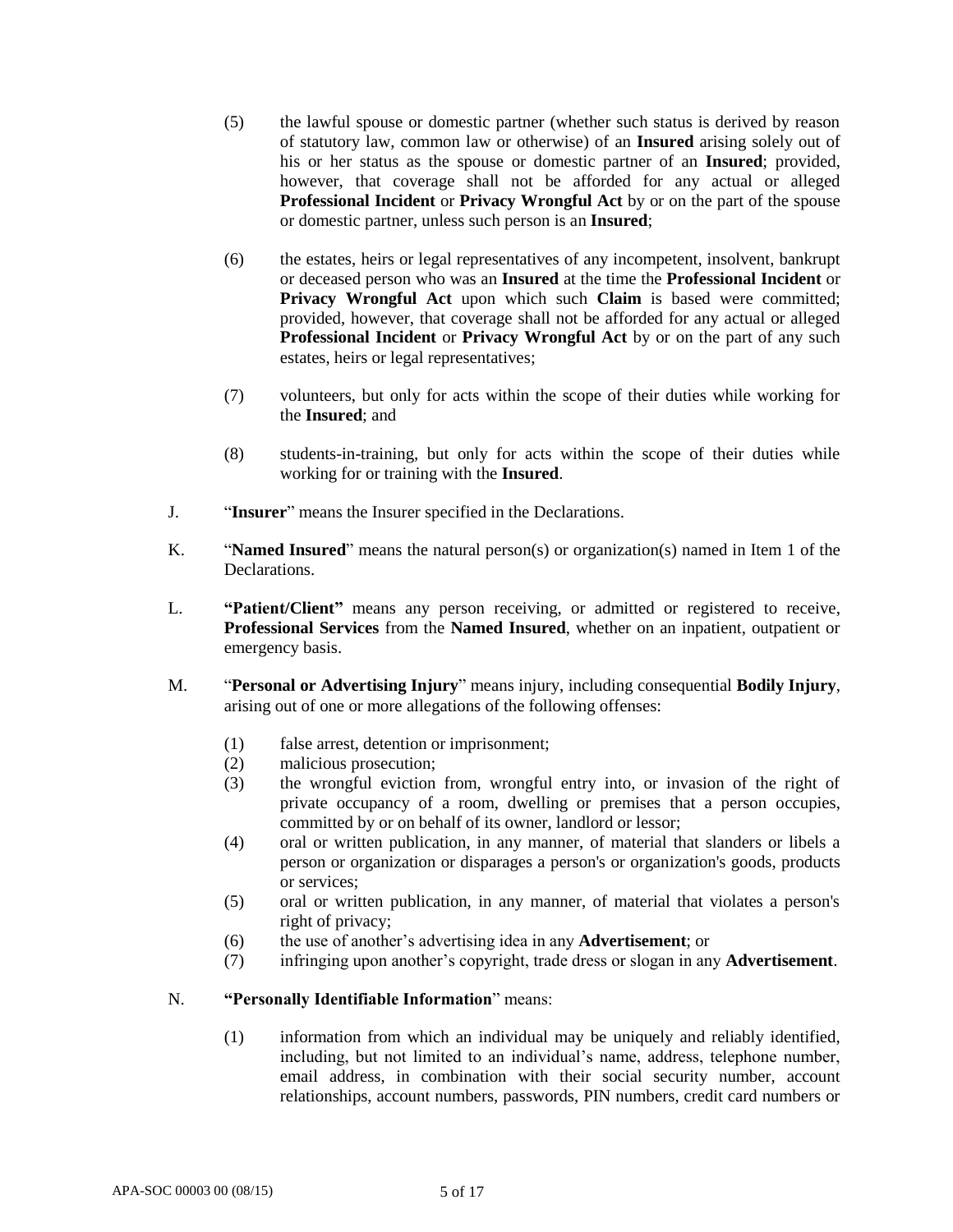biometric information; or

- (2) personal information as defined in any U.S. federal or state privacy protection law governing the control and use of an individual's personal and confidential information, including any regulations promulgated thereunder, or any similar or related laws or regulations of any foreign jurisdiction, including but not limited to:
	- (a) "nonpublic personal information" as defined by Title V of the Gramm-Leach-Bliley Act of 1999, as amended, and any regulations promulgated thereto;
	- (b) "protected health information" as defined by **HIPAA**.
- O. "**Policy Period**" means the period commencing on the inception date shown in Item 3 of the Declarations. This period ends on the earlier of either the expiration date shown in Item 3 of the Declarations or the effective date of cancellation of this Policy.
- P. "**Pollutant**" means any solid, liquid, gaseous or thermal irritant or contaminant, including smoke, vapor, soot, fumes, acids, alkalis, chemicals and waste.
- Q. **"Privacy Wrongful Act"** means any actual or alleged act, error, or omission committed by any **Insured**, solely in connection with the rendering of **Professional Services**, which results in:
	- (1) the misappropriation or disclosure of **Personally Identifiable Information**;
	- (2) a breach or violation of U.S. federal or state law or regulations associated with the control and use of **Personally Identifiable Information**;

**Privacy Wrongful Act** shall not include any breach or violation of any U.S. federal or state law if such breach or violation is not the result of the actual or potential unauthorized disclosure of, or access to **Personally Identifiable Information**.

All such acts, errors or omissions, as referenced in this definition, that are actually or allegedly caused, committed, or attempted by or claimed against one or more **Insureds** arising out of the same or relating to the same or series of related facts, circumstances, situations, transactions or events shall be deemed to be the same **Privacy Wrongful Act**. **Privacy Wrongful Act** does not include a **Professional Incident**.

- R. "**Proceeding**" means any:
	- (1) hearing or disciplinary action before any regulatory body, licensing board, agency or other organization responsible for monitoring, licensing or regulating the **Insured's** conduct as respects the rendering of **Professional Services**, but only if such hearing or action is a direct result of a **Professional Incident**, and such **Professional Incident** took place during the **Policy Period**;
	- (2) civil proceeding in which the **Insured** is not a defendant but has been ordered to offer deposition testimony regarding **Professional Services**; or
	- (3) civil proceeding in which the **Insured** is not a defendant but has received a subpoena for document or record production.
- S. "**Professional Incident**" means any actual or alleged negligent act, error, or omission, misstatement or misleading statement, solely in the performance of, or actual or alleged failure to perform, **Professional Services**.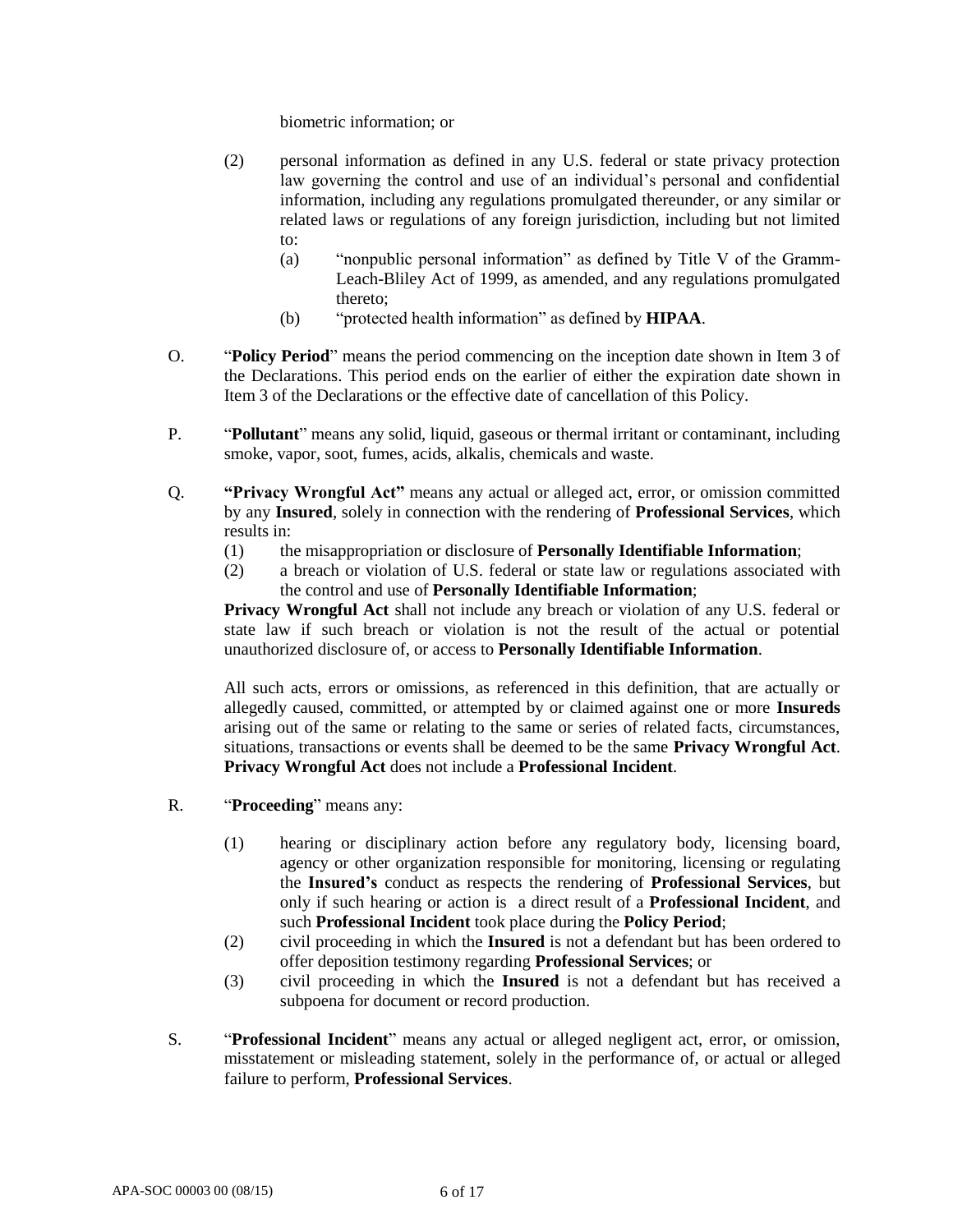All such acts, errors or omissions, as referenced in this definition, that are actually or allegedly caused, committed, or attempted by or claimed against one or more **Insureds** arising out of the same or relating to the same or series of related facts, circumstances, situations, transactions or events shall be deemed to be the same **Professional Incident**. A **Professional Incident** does not include a **Privacy Wrongful Act.**

- T. "**Professional Services**" means social services rendered by the **Insured**, or by any person or organization for whom the **Named Insured** is legally responsible.
- U. "**Property Damage**" means physical injury to or destruction of tangible property, including loss of use of it, or loss of use of tangible property which has not been physically injured or destroyed.
- V. "**Regulator**" means any federal, state or local governmental authority, including but not limited to any regulatory body, licensing board, agency or other organization responsible for monitoring, overseeing or licensing the rendering of **Professional Services**.
- W. "**Sexual Misconduct**" means any type of actual, alleged, attempted, or proposed physical touching or caressing, or suggestion thereof by the **Insured** or any person for whom the **Insured** may be legally responsible, with or to any of the **Insured's** past or present **Patients/Clients**, or with or to any relative or any person who regularly resides with any such **Patient/Client**, or with or to any person with whom such **Patient/Client** or relative has an affectionate personal relationship, which could be considered sexual in nature and/or inappropriate to any **Professional Services** being rendered.

All such acts, as referenced in this definition, that are actually or allegedly caused, committed, or attempted by or claimed against one or more **Insureds** arising out of the same or relating to the same or series of related facts, circumstances, situations, transactions or events shall be deemed to be the same act of **Sexual Misconduct**.

# **IV. EXCLUSIONS**

- A. This Policy shall not cover any **Defense Expenses** or **Damages** in connection with any **Claim** or **Proceeding**:
	- (1) alleging, arising out of, based upon or attributable to an **Insured's** dishonest, fraudulent, criminal, or malicious act, error, or omission, or that of any person for whose acts the **Insured** is legally responsible.

In determining the applicability of Exclusion A.(1), the facts pertaining to, the knowledge possessed by, or any **Professional Incident** or **Privacy Wrongful Act** committed by, any **Insured** shall not be imputed to any other **Insured**;

- (2) alleging, arising out of, based upon or attributable to any actual or alleged discrimination, harassment, retaliation, wrongful discharge, termination or any other employment-related or employment practices claim, including but not limited to any wage-hour claim, or any claim of discrimination or harassment by any party who is not an employee of the **Insured**;
- (3) for any act, error or omission of a managerial or administrative nature, which is not directly related to a **Patient/Client**;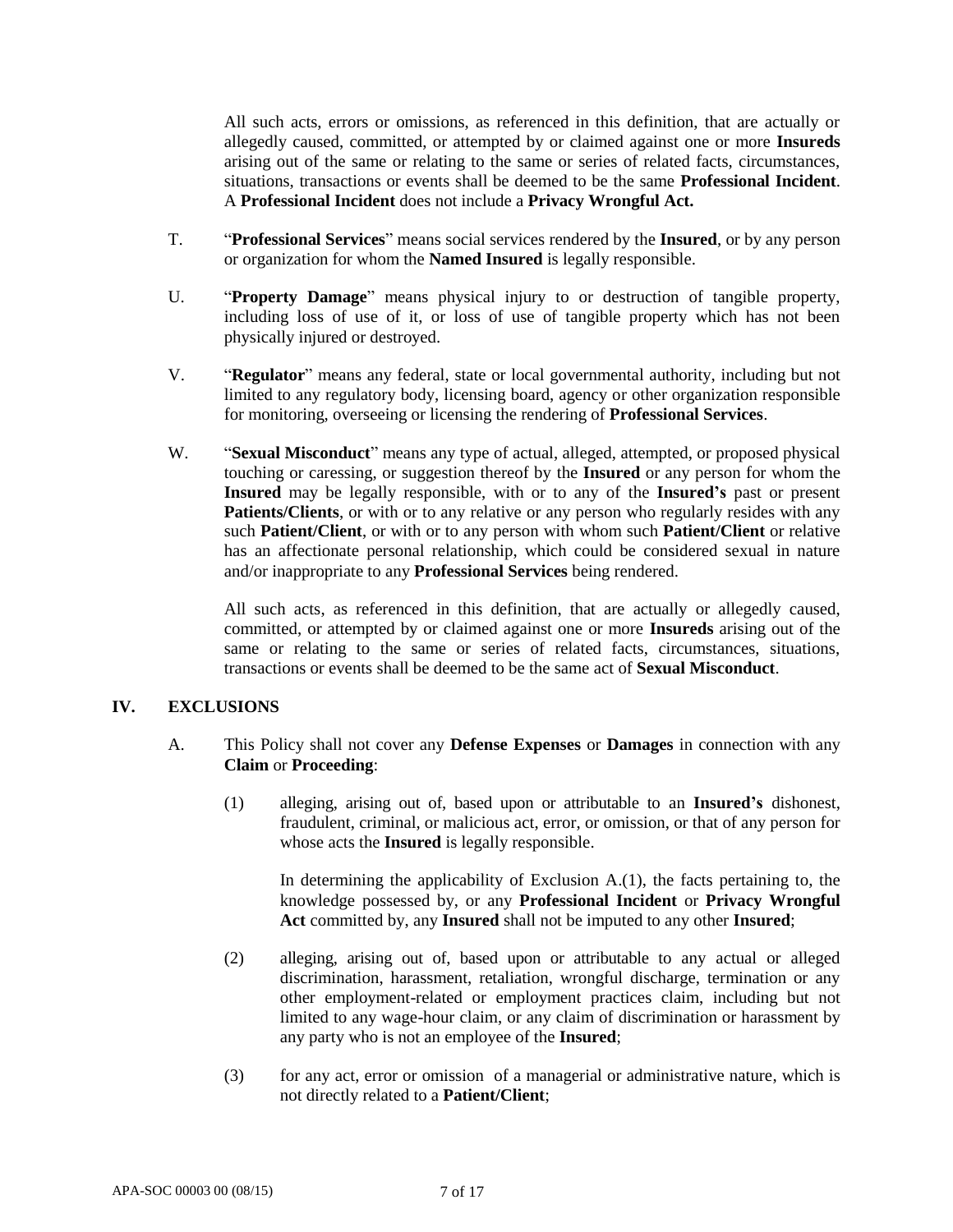- (4) alleging, arising out of, based upon or attributable to the **Insured's** ownership or operation of a hospital or other similar facility, or a laboratory;
- (5) brought by, or on behalf of, any **Insured**, or for injury or damage sustained by any spouse or person who regularly resides in the home of any **Insured**;
- (6) alleging, arising out of, based upon or attributable to **Property Damage**. This Exclusion shall not apply to the coverage provided under Section II.F. of this Policy;
- (7) alleging, arising out of, based upon or attributable to **Personal or Advertising Injury**; This Exclusion shall not apply to the coverage provided under Section II.F. of this Policy;
- (8) alleging, arising out of, based upon or attributable to **Bodily Injury**, unless such **Bodily Injury** is to a **Patient/Client** of the **Named Insured**; or to a third party harmed by a **Patient/Client**, and takes place during or results from the performance of or failure to perform **Professional Services** by the **Insured**. This Exclusion shall not apply to the coverage provided under Section II.F. of this Policy;
- (9) alleging, arising out of, based upon or attributable to **Bodily Injury** arising out of the ownership, maintenance, use, operation or entrustment to others of any automobile, watercraft, helipad, heliport, aircraft, semi-trailer or motor vehicle, or the loading or unloading thereof;
- (10) alleging, arising out of, based upon or attributable to any obligation pursuant to any workers' compensation, disability benefits, unemployment compensation, unemployment insurance, retirement benefits, social security benefits or similar law;
- (11) alleging, arising out of, based upon or attributable to plagiarism, infringement or violation of any copyright, patent, trademark or service mark, or the infringement or misappropriation of other intellectual property rights, ideas or trade secrets;
- (12) alleging, arising out of, based upon or attributable to any business relationship between the **Insured** and any past or present **Patient/Client**;
- (13) alleging, arising out of, based upon or attributable to any **Professional Incident** committed with the knowledge that it was a **Professional Incident**, or which, before the effective date of this Policy, the **Insured** was aware of and could reasonably have foreseen might result in a **Claim** or a **Proceeding**;
- (14) alleging, arising out of, based upon or attributable to any **Professional Service** that is not allowable since the **Insured's** professional license, certification or registration to provide services is suspended, revoked, terminated, surrendered or is not in effect;
- (15) alleging, arising out of, based upon or attributable to any **Professional Incident** committed while the **Insured** was under the influence of a drug or intoxicant;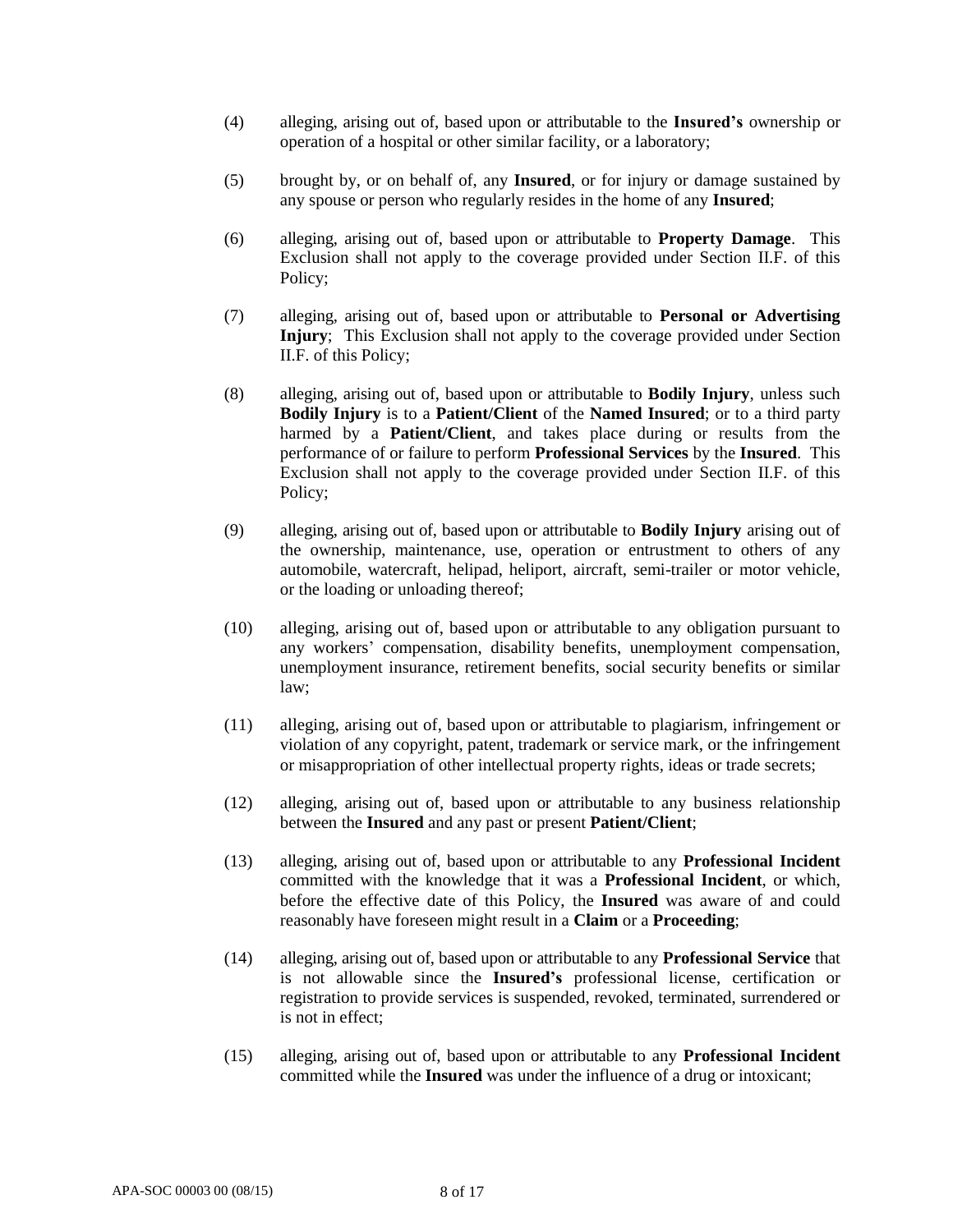- (16) caused directly or indirectly by war or any act of war, invasion, act of foreign enemy, hostilities (whether or not war is declared), strike, riot or civil commotion, civil war, rebellion, revolution, insurrection, military or usurped power or terrorism;
- (17) alleging, arising out of, based upon or attributable to the design, manufacture, distribution, promotion, or sale of any medication, device or equipment, or protocols;
- (18) alleging, arising out of, based upon or attributable to, or in any way related to fungi, including bacteria, mold or mildew, any mycotoxins, toxins, allergens, spores, scents, vapors, gases or by-products released by fungi, regardless of whether such fungi is:
	- (a) airborne;
	- (b) contained in a product; or
	- (c) contained in or a part of any building, structure, building material or any component of any part of any of the foregoing;
- (19) alleging, arising out of, based upon or attributable to the actual, alleged or threatened discharge, dispersal, release or escape of **Pollutants**; or any liability or obligation to test, monitor, clean up, remove, contain, treat, detoxify or neutralize **Pollutants**, whether or not any of the foregoing are to be performed by or on behalf of the **Insured**;
- (20) alleging, arising out of, based upon or attributable to any procedure, treatment, course of treatment, or diagnosis that is outside the scope of the **Insured's** specialty or training;
- (21) alleging, arising out of, based upon or attributable to medical, surgical, dental, xray or radiological services or treatment, including providing, furnishing or dispensing of drugs, medical, dental or surgical supplies or appliances, unless such treatment is provided under the written direction of a physician, physician assistant or nurse as permitted under applicable state law in the normal course of business as a social services agency;

This exclusion shall not apply to the **Named Insured's** employed psychiatrists or nurse practitioners if such individuals are included as **Insureds** and a premium is charged for them as indicated in Item 5 of the Declarations;

(22) alleging, arising out of, based upon or attributable to **Professional Services** as a mediator, including but not limited to the provision of Divorce Mediation Services, whether or not for a fee;

Provided however, that this Exclusion shall not apply to the provision of Divorce Mediation Services, if:

- (a) prior to providing such services, a written statement to all parties is provided explaining that the **Insured** is a neutral and unbiased intermediary whom shall not act as an advocate for any one party;
- (b) The **Insured** in fact, acts exclusively as a neutral and unbiased intermediary between the parties; and
- (c) the **Insured**, in connection with such Divorce Mediation Services,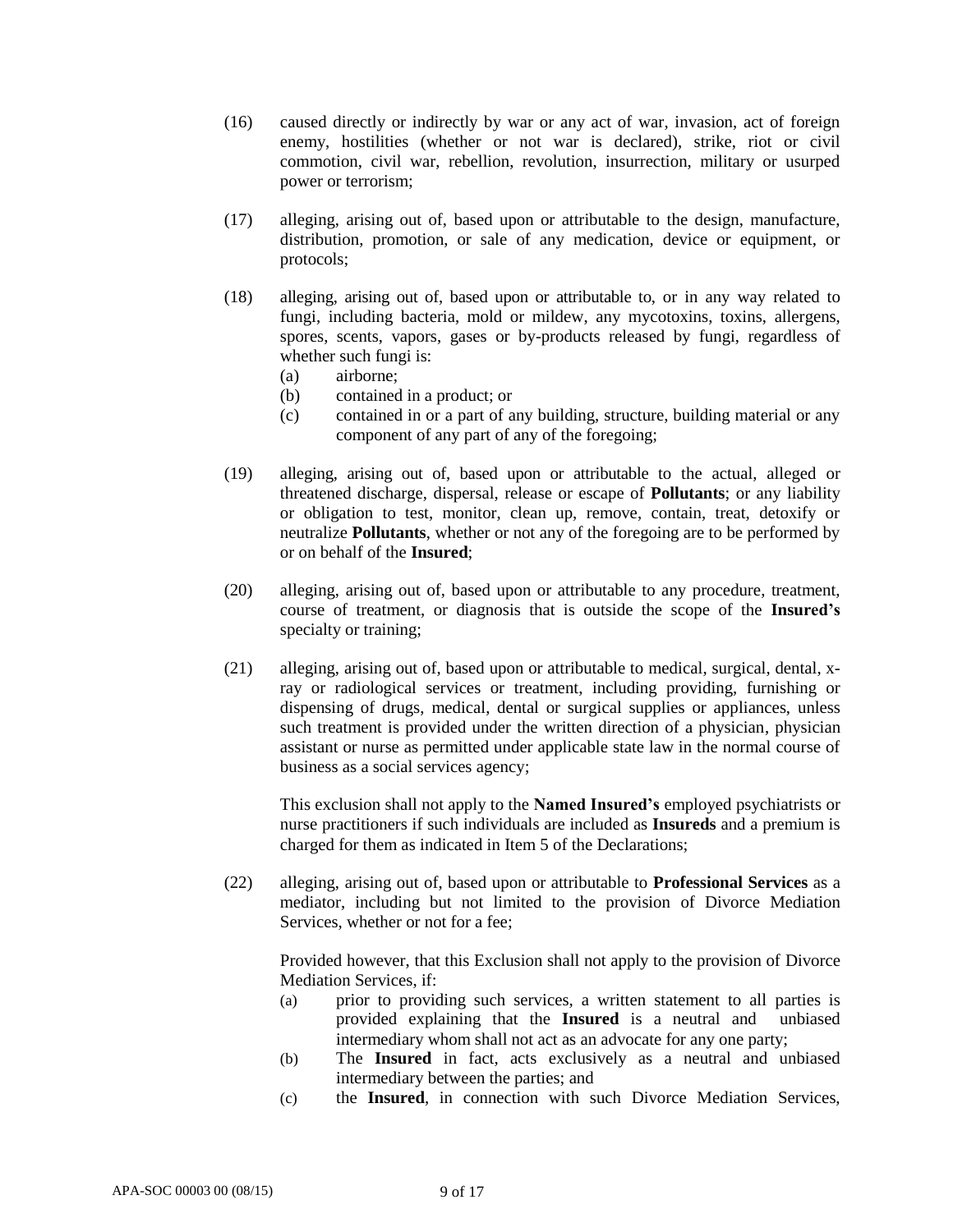advises all parties, in writing at the time any settlement or other such agreement is presented to the parties, to have such agreement reviewed independently by counsel of their choice prior to their execution of the agreement;

- (23) alleging, arising out of, based upon or attributable to:
	- (a) any actual or alleged Medicare/Medicaid fraud or abuse or any other actual or alleged fraud against the government; or
	- (b) any improper or excessive billing for the cost of the **Insured's** goods or services or any other type of billing or fee dispute;
- (24) alleging, arising out of, based upon or attributable to any breach of fiduciary duty, responsibility or obligation;
- (25) alleging, arising out of, based upon or attributable to any goods or products other than real property, manufactured, sold, handled or disposed of by:
	- (a) the **Insure**d;
	- (b) others trading under the **Insured's** name; or
	- (c) A person or organization whose business the **Insured** has acquired;
- (26) alleging, arising out of, based upon or attributable to any thefts, burglary, robbery, mysterious disappearance, inventory shortage or inventory shrinkage. Further no coverage shall be provided under this Policy for any direct or consequential damage resulting from or contributed to by any of the foregoing.
- B. This Policy shall not cover any **Defense Expenses** or **Damages** in connection with any **Claim** or **Proceeding** or any notification costs from a **Privacy Wrongful Act** based upon, arising out of, directly or indirectly resulting from or in any way involving any of the following:
	- (1) unsolicited electronic dissemination of faxes, emails, text messages or similar communications to any prospective or actual **Patient/ Client** or to any other third party, including but not limited to any violation of the Telephone Consumer Protection Act, any federal or state anti-spam statute, or any other federal or state statute, law or regulation relating to a person's or entity's right of seclusion;
	- (2) failure, interruption or reduction in supply of utility service or infrastructure, including without limitation, electrical, gas, water, telephone, Internet, cable, satellite or telecommunications:
	- (3) any wireless network that is not protected by either Wi-Fi Protected Access ("WPA") or any other security protocol that provides equal or greater protection than WPA;
	- (4) the use of a laptop computer, portable computer or other portable electronic device that does not employ whole disc encryption;
	- (5) back-up tapes, optical media or any other form of portable back-up media which are not encrypted; or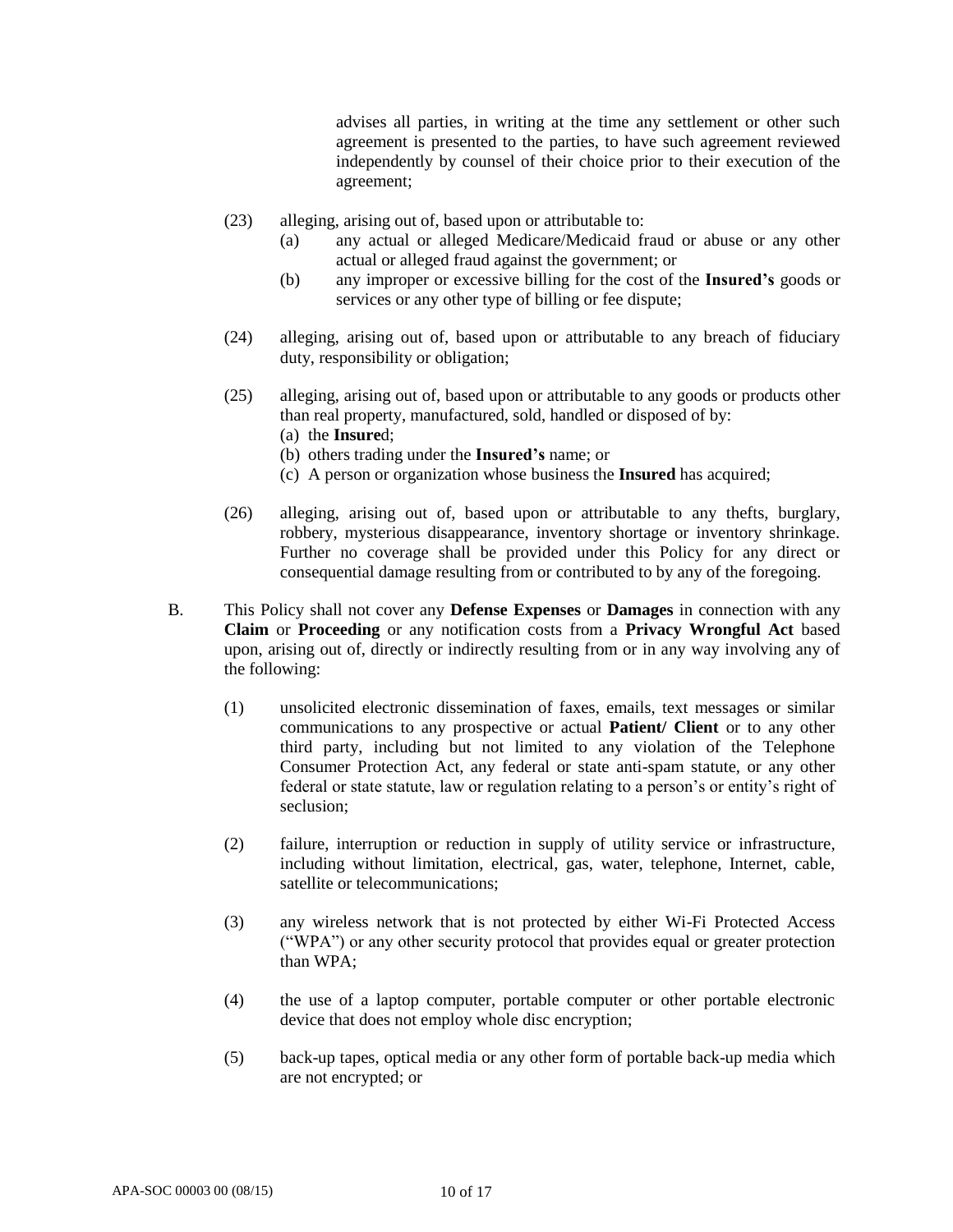(6) expiration or withdrawal of technical support by a software vendor.

# **V. LIMITS OF LIABILITY**

#### A. **Maximum Limits of Liability - Insuring Agreements**

- (1) The Limits of Liability for the Insuring Agreements as set forth in this Section V.A. are part of, and not in addition to, the Aggregate Limit of Liability shown in Item 4(b) of the Declarations.
- (2) As respects Insuring Agreement A., the amount set forth in Item 4(a) of the Declarations ("Per-Claim - Insuring Agreement A") is the most the **Insurer** will be liable to pay for **Damages** for any **Claim** under this Insuring Agreement. **Defense Expenses** are not part of, and are in addition to, the amount shown in Item 4(a) of the Declarations.
- (3) As respects Insuring Agreement B., \$25,000 is the most the **Insurer** will be liable to pay for: (a) **Damages** and **Defense Expenses** for all **Claims** under this Insuring Agreement, regardless of the number of such **Claims**; and (b) all notification costs arising from a **Privacy Wrongful Act** under paragraph (2) of this Insuring Agreement, regardless of the number of such **Privacy Wrongful Acts**. Such **Defense Expenses** are part of, and not in addition to, the Aggregate Limit of Liability set forth in Item 4(b) of the Declarations.

#### B. **Aggregate Limit of Liability**

The amount set forth in Item 4(b) of the Declarations ("Aggregate") is the maximum total amount the **Insurer** will be liable to pay for:

- (1) **Damages** for all **Claims** under Insuring Agreement A.; and
- (2) **Damages** and **Defense Expenses** for all **Claims** and notification costs under Insuring Agreement B.;

regardless of the number of **Claims** under all Insuring Agreements, including **Claims**  involving, or at any time involving, any allegation of **Sexual Misconduct**.

#### C. **Maximum Limit of Liability - Sexual Misconduct**

\$25,000 is the most the **Insurer** will be liable to pay for all **Claims** against the **Insured**  involving any **Sexual Misconduct** by the **Insured** or by any person for whom the **Insured** may be legally responsible. If any **Sexual Misconduct** is alleged at any stage during a **Claim**, all allegations in that **Claim** which arise out of the same or related professional treatment or relationship will be subject to that \$25,000 maximum. If the **Insurer** has paid this \$25,000 maximum, it will no longer have any duty to defend any **Claim** involving any **Sexual Misconduct**. This \$25,000 maximum is part of, and not in addition to, the Limits of Liability shown in Items 4(a) and 4(b) of the Declarations.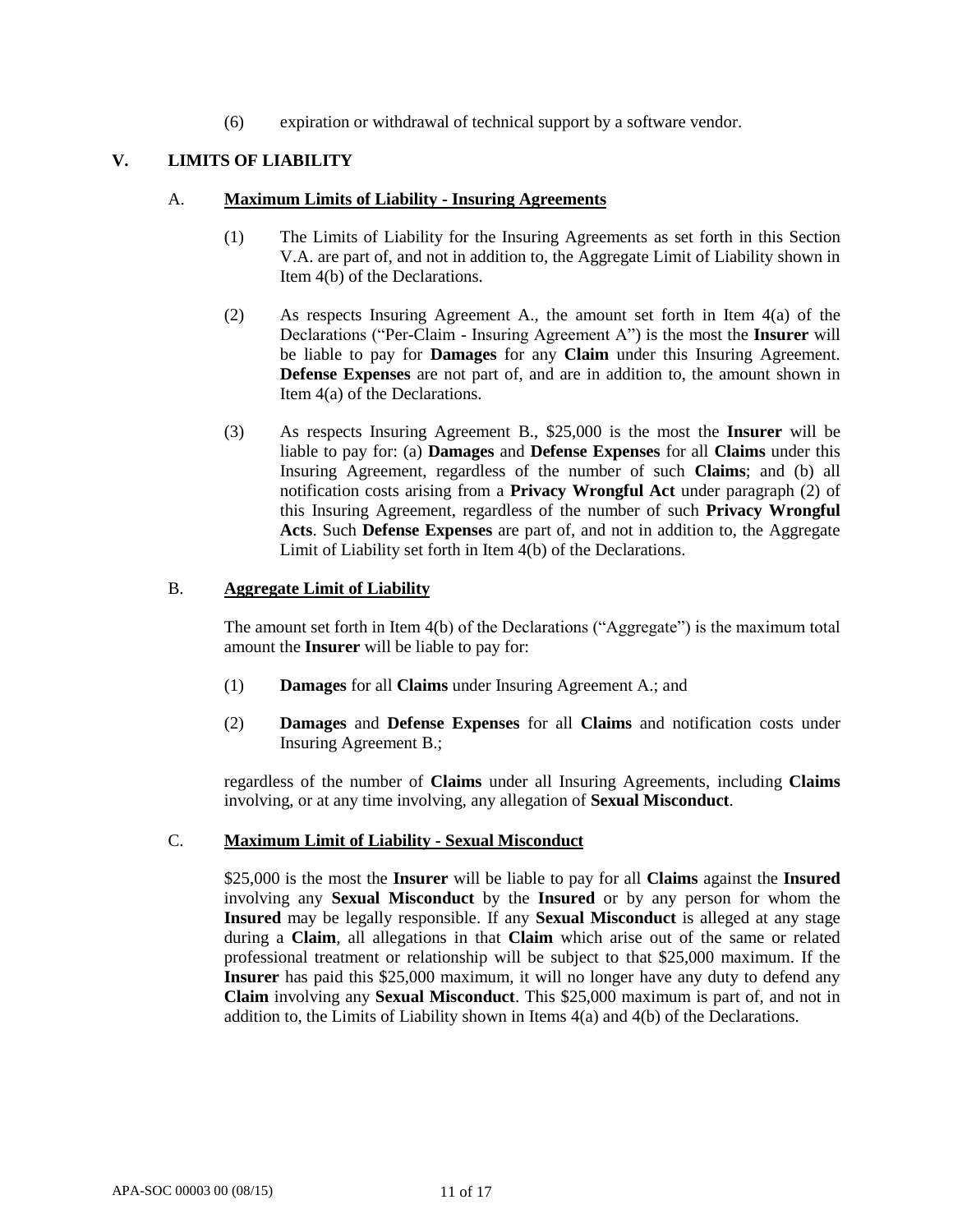# D. **Maximum Limit of Liability - Punitive Damages**

\$25,000 is the most the **Insurer** will be liable to pay for punitive or exemplary damages, or the multiple portion of any multiplied damages award arising from a **Claim**, regardless of the number of such **Claims**. The **Insurer** will be liable for such damages only to the extent such damages are insurable under the applicable law. This \$25,000 maximum is part of, and not in addition to, the Limits of Liability shown in Items 4(a) and 4(b) of the Declarations.

# E. **Maximum Limits of Liability - Additional Coverages**

- (1) The Limits of Liability applicable to Section II., Additional Coverages, are in addition to, and not part of, the Limits of Liability applicable to Section I., Insuring Agreements.
- (2) As respects Additional Coverage D., the amount set forth in Item 4(c) of the Declarations ("Per Proceeding") is the most the **Insurer** will be liable to pay for **Defense Expenses** incurred with respect to each **Proceeding**.
- (3) \$15,000 is the most the **Insurer** will reimburse the **Insured** for the costs and expenses for medical supplies under Additional Coverage E., including one (1) hour of the **Insured's** lost earnings at \$100.00 per hour or the **Insured's** average hourly rate charged for **Professional Services**, whichever is less.
- (4) \$25,000 is the most the **Insurer** will reimburse the **Insured** for medical expenses as a result of **Bodily Injury** or **Property Damage** caused by an **Assault or Battery** under Additional Coverage F.

# F. **Effect of Paying Limits of Liability**

- (1) If the **Insurer** fully pays the Sexual Misconduct Limit of Liability set forth in paragraph C. of this Section V., it will have no duty to pay any additional amount(s) in connection with any **Claim** involving, or at any time involved, any allegation of **Sexual Misconduct**.
- (2) If the **Insurer** fully pays the Privacy Wrongful Act Limit of Liability set forth in paragraph A.(3) of this Section V., it will have no duty to pay any additional amount(s) in connection with any **Claim** involving, or any notification costs arising from, a **Privacy Wrongful Act**.
- (3) If the **Insurer** fully pays the Limit of Liability applicable to a particular **Claim** under Insuring Agreements A. or B., it will have no duty to pay any additional amount(s) under Additional Coverages A. or B. in the event such Additional Coverages would otherwise apply to such **Claim**.
- (4) If the **Insurer** fully pays the Aggregate Limit of Liability set forth in Item 4(b) of the Declarations, it will have no duty to: (i) pay any additional amount(s) in connection with any **Claim**, whether or not the Limit of Liability applicable to such **Claim** has been exhausted; (ii) defend any **Claim**; (iii) pay any additional amount(s) under Insuring Agreement B.(2); or (iv) pay any additional amount(s) under Section II. Additional Coverages.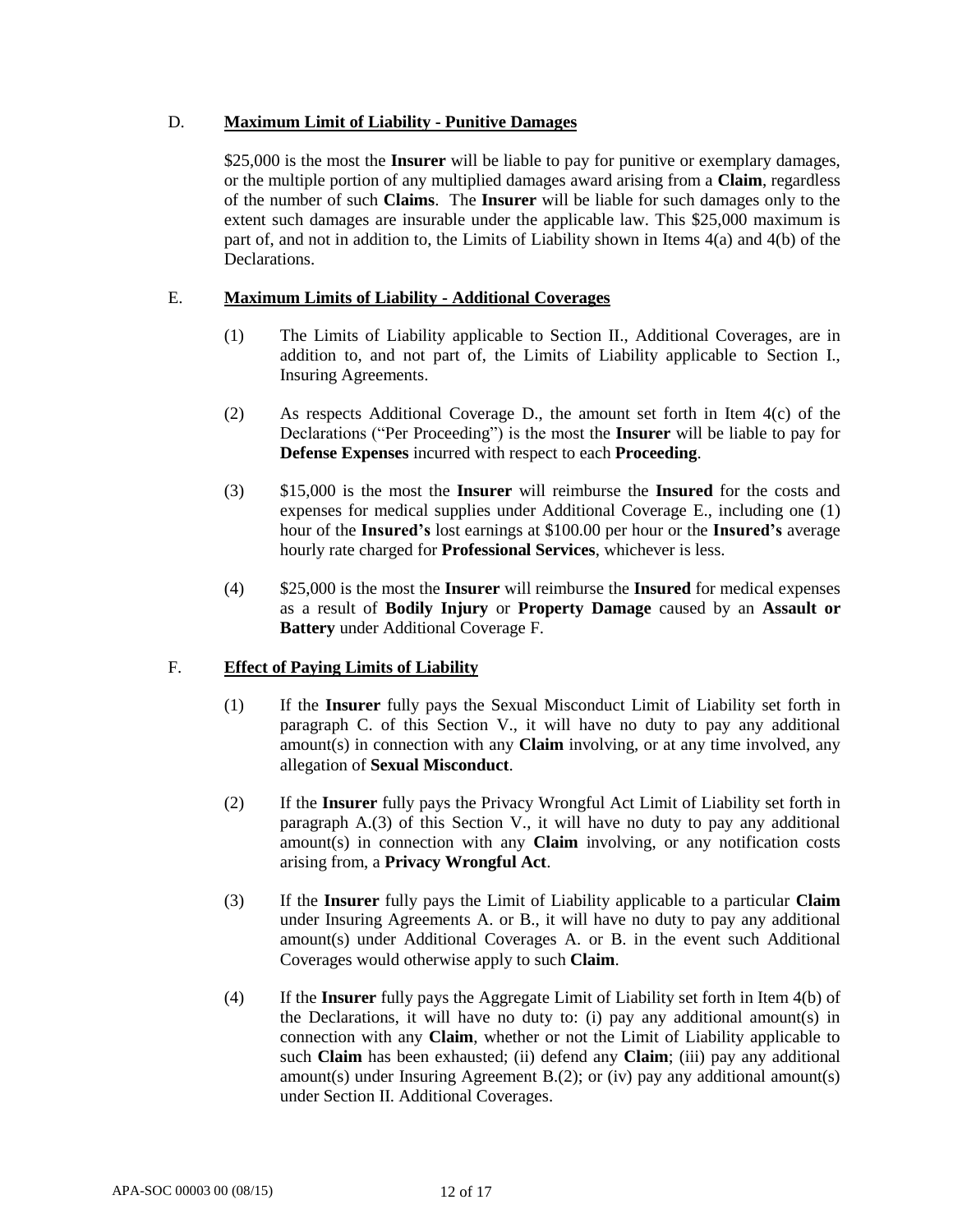# G. **Non-Accumulation of Limits**

In the event a **Claim** arises from multiple **Professional Incidents** or **Privacy Wrongful Acts** that trigger coverage under multiple policies issued to the **Insured** by the **Insurer** or any affiliate thereof (the **"Insurer's** Policies"), it is understood and agreed that only the policy that is in effect on the date of the first such **Professional Incident** or **Privacy Wrongful Act** shall apply to such **Claim**. The **Insurer's** maximum liability for **Damages** arising from such **Claim** shall not exceed the Limit of Liability stated in the Declarations of such applicable policy. The **Insured** expressly understands and agrees that only one of the **Insurer's** policies, and the Limits of Liability thereof, shall apply to such **Claim.**

# **VI. NOTICE PROVISIONS**

- A. The **Insured** must give the **Insurer** or its authorized agent written notice of any:
	- (1) **Claim** as soon as practicable after it is first made; or
	- (2) **Proceeding** as soon as practicable after it is first brought.
- B. The **Insured** must also, as soon as possible, record and notify the **Insurer** of the specifics of the **Claim** or **Proceeding** and the date the **Insured** first received notice of it.
- C. The **Insured** must provide the **Insurer** or its authorized agent with a copy of all demands or legal papers the **Insured** receives as respects a **Claim** or **Proceeding.**
- D. If the **Insured** becomes aware of a **Professional Incident** or **Privacy Wrongful Act** which took place during the **Policy Period** and which the **Insured** believes may give rise to a **Claim** for which coverage may be provided under this Policy, in order for any resulting **Claim** to be covered, the **Insured** must give the **Insurer** or its authorized agent written notice as soon as practicable of such **Professional Incident** or **Privacy Wrongful Act.** Such notice must state when and where the **Professional Incident** or **Privacy Wrongful Act** took place, the names and addresses of any witnesses and/or injured people, and the nature and location of any injury or damage.
- E. Solely as respects "notification costs" coverage under Insuring Agreement B.(2), the **Insured** must give the **Insurer** or its authorized agent written notice of the **Privacy Wrongful Act** as soon as practicable and obtain the **Insurer's** prior written approval before incurring notification costs as respects such **Privacy Wrongful Act**.

# **VII. DEFENSE OF CLAIMS AND PROCEEDINGS, AND SETTLEMENT**

With respect to **Claims** under Insuring Agreement A., the **Insurer** has the right and duty to defend, at the **Insurer's** expense and using counsel selected by the **Insurer**, any **Claim** against the **Insured** covered under such Insuring Agreements, even if the **Claim** is groundless, false or fraudulent. The **Insurer** also has the right to investigate any **Claim** and, with the **Insured's** written consent, to settle any **Claim** if the **Insurer** believes that settlement is proper.

With respect to **Claims** under Insuring Agreement B., the **Insured** has the right and duty to defend, subject to the Limits of Liability and using counsel selected by the **Insured** and approved in advance by the **Insurer**, any **Claim** against the **Insured** covered under such Insuring Agreement, even if the **Claim** is groundless, false or fraudulent.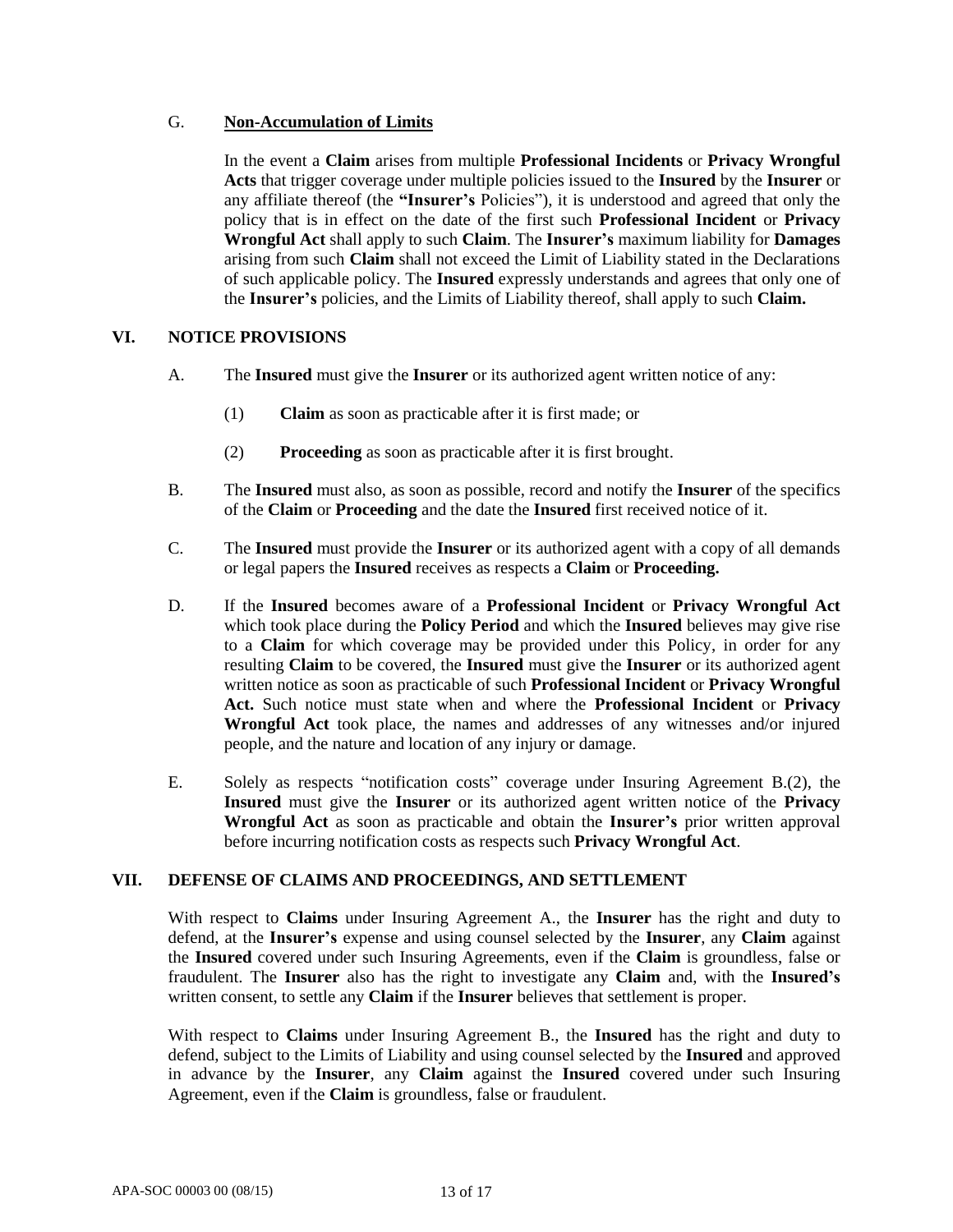With respect to **Proceedings** under Additional Coverage II.D., the **Insurer** has the right and duty to defend, subject to the Limits of Liability and using counsel selected by the **Insurer**, any **Proceeding** against the **Insured** covered under such Additional Coverage.

The **Insureds** agree to give the **Insurer** full cooperation and provide such information as the **Insurer** may reasonably require relating to the defense of any **Claim** or **Proceeding**, the settlement of any **Claim** and the prosecution of any counterclaim, cross-claim or third-party claim, including without limitation the assertion of any indemnification or contribution rights.

The **Insured** shall not admit or assume any liability, incur any **Defense Expenses**, offer to settle any matter, enter into any settlement agreement or stipulate to any judgment without the **Insurer's** prior written consent, such consent not to be unreasonably withheld. Any amounts incurred by the **Insured** or any settlements or judgments agreed to by the **Insured** without such consent shall not be covered by this Policy.

#### **VIII. OTHER INSURANCE**

The insurance provided by this Policy shall apply only as excess over any other valid and collectible insurance, self-insurance plan or self-funded vehicle whether such other insurance, plan or vehicle is stated to be primary, contributory, excess, contingent or otherwise, unless such other insurance, plan or vehicle is written specifically as excess insurance over the applicable Limits of Liability provided by this Policy. Except as respects the coverage provided under Insuring Agreement B., this Policy shall specifically be excess of any other valid and collectible insurance pursuant to which any other insurer has a duty to defend a **Claim** for which this Policy may be obligated to pay **Damages** or **Defense Expenses.** This Policy shall not be subject to the terms and conditions of any other insurance policy.

Two or more policies of Social Service Agency Professional Liability Insurance may have been issued by the **Insurer** or an affiliate thereof to persons or organizations other than the **Insured**. These policies may also provide coverage for a **Claim** or **Proceeding** involving the same or continuous, repeated, or related **Professional Incidents** or **Privacy Wrongful Acts** for which the **Insured** and persons or organizations covered in those other policies are jointly and severally liable. In such an event, and subject to the Limits of Liability set forth in the Declarations and Section V., the **Insurer** shall not be liable under this Policy for a greater proportion of the total loss from that **Claim** or **Proceeding** than this Policy's applicable Limits of Liability bears to the total applicable Limits of Liability under all such policies. In addition, the total amount payable under the applicable Limits of Liability under all such policies in connection with that **Claim** or **Proceeding** will not exceed the highest single per **Claim** or **Proceeding** Limit of Liability under any of such policies.

#### **IX. REPRESENTATIONS**

By accepting this Policy, the **Insured** agrees that the particulars and statements in the application submitted in connection with the underwriting of this Policy are true and that they are the **Insured's** agreements and representations.

The **Insured** acknowledges that this Policy is issued in reliance upon the truth of those particulars and statements, which are deemed to be incorporated into and constitute a part of this Policy and which are the basis for this Policy.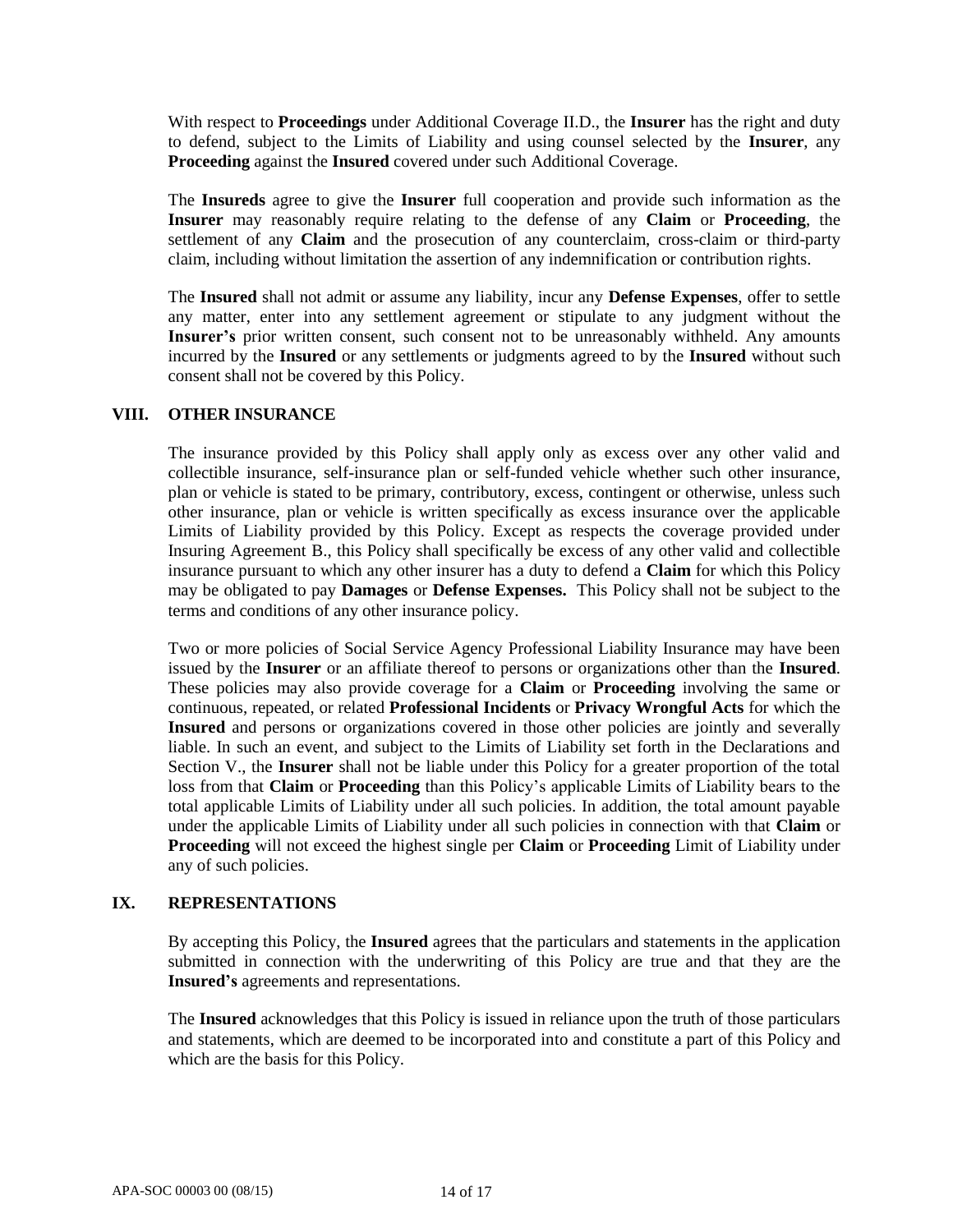# **X. CANCELLATION AND NON-RENEWAL**

The **Named Insured** may cancel this Policy by surrendering it to the **Insurer** or to any of its authorized agents, or by mailing the **Insurer** written notice stating when thereafter the cancellation will be effective. The **Insurer** may cancel this Policy by mailing to the **Named Insured** at the address shown in Item 1 of the Declarations written notice stating when, not less than sixty (60) days thereafter, such cancellation will be effective. However, if the **Named Insured** has not paid a premium when due, the **Insurer** may cancel this Policy by mailing to the **Named Insured** at the address shown in Item 1 of the Declarations written notice stating when, not less than fifteen (15) days thereafter, such cancellation will be effective.

The mailing of the notice as stated above will be sufficient proof of notice. The time of surrender or the effective date of cancellation stated in the notice will become the end of the **Policy Period**. Delivery of written notice will be the equivalent of mailing.

If the **Named Insured** cancels this Policy, the unearned premium will be computed in accordance with the customary short rate table and procedure. If the **Insurer** cancels, unearned premium will be computed pro-rata. Premium adjustment may be made either at the time cancellation is effected or as soon as practicable after cancellation becomes effective, but payment or tender of unearned premium is not a condition of cancellation.

The **Insurer** will not be required to renew this Policy upon its expiration. The **Insurer** will provide the **Named Insured** with thirty (30) days notice of any non-renewal.

If applicable insurance department regulations require different times, content or procedures with respect to cancellation or non-renewal, this Policy will be cancelled or non-renewed in accordance with such regulations as in effect at the time of such cancellation.

# **XI. AUTHORIZATION AND NOTICES**

The **Insureds** agree that the **Named Insured** named in Item 1 of the Declarations shall act on behalf of all **Insureds** with respect to all matters pertaining to this Policy including: (1) giving notice of any **Claim** or circumstance which may result in a **Claim**; (2) giving notice and information regarding any Additional Coverages under Section II.; (3) giving and receiving of all correspondence and information; (4) giving and receiving notice of cancellation; (5) consenting, or withholding consent, to the settlement of a **Claim** recommended by the **Insurer**; (6) payment of premiums; (7) receiving of any return premiums; and (8) receiving and accepting of any endorsements issued to form a part of this Policy.

# **XII. TERRITORY**

This Policy applies to **Professional Incidents** or **Privacy Wrongful Acts** taking place anywhere in the world, to the extent permitted by law. However, any **Claim** or **Proceeding** arising from such **Professional Incidents** or **Privacy Wrongful Acts** must be made and brought in the United States of America, its territories and possessions, Puerto Rico or Canada.

The **Insurer** shall not be deemed to provide coverage nor be liable to pay any claim or provide any benefit under this Policy to the extent that the provision of such coverage, payment of such claim or provision of such benefit would expose the **Insurer** to any sanction, prohibition or restriction, including under United Nations resolutions, or the trade or economic sanctions, laws or regulations of the European Union, United Kingdom or United States of America.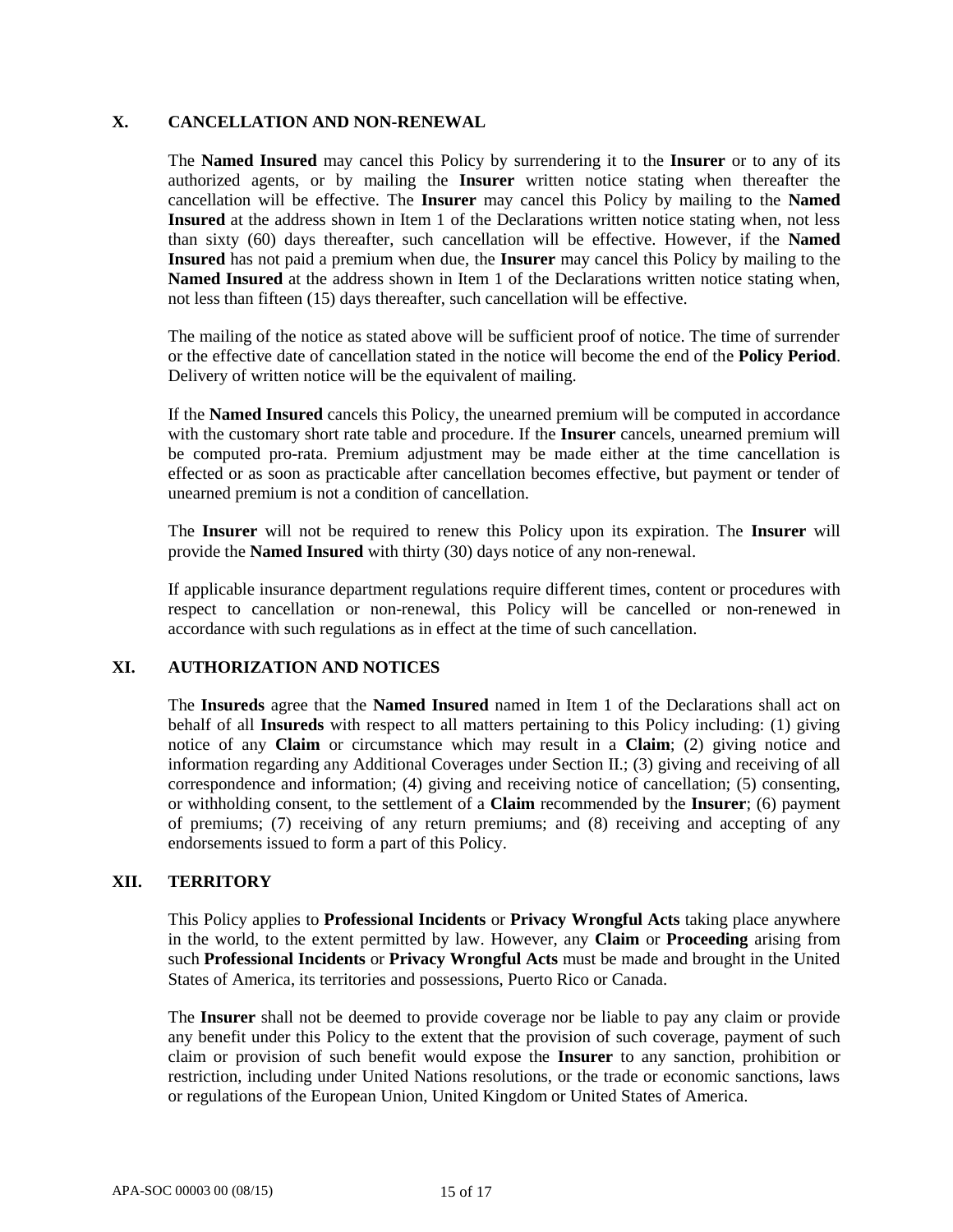# **XIII. ASSIGNMENT AND CHANGES TO THE POLICY**

This Policy and any and all rights hereunder are not assignable without the prior written consent of the **Insurer**.

If an **Insured** dies or is declared legally incompetent, such **Insured's** rights and duties will be transferred to such **Insured's** legal representative while acting within the scope of his or her duties as such. This Policy contains all the agreements between the **Insured** and the **Insurer** or its authorized agents concerning this insurance.

Notice to any agent or knowledge possessed by any agent or person acting on the **Insurer's**  behalf, will not result in a waiver or change in any part of this Policy or prevent the **Insurer** from asserting any right under the terms and conditions of this Policy. The terms and conditions of this Policy may only be waived or changed by written endorsement signed by the **Insurer**.

#### **XIV. BANKRUPTCY**

The bankruptcy or insolvency of the **Insured** or the **Insured's** estate does not relieve the **Insurer**  of its obligations under the Policy.

#### **XV. SUBROGATION**

In addition to any right of subrogation existing at law, in equity or otherwise, in the event of any payment by the **Insurer** under this Policy, the **Insurer** shall be subrogated to the extent of such payment to all of the **Insured(s)'** rights of recovery. The **Insured(s)** shall execute all papers required (including those documents necessary for the **Insurer** to bring suit or other form of proceeding in their name) and do everything that may be necessary to pursue and secure such rights. The **Insurer** shall not exercise its subrogation rights against any natural person **Insured**, unless Exclusion A.(1) above applies to such **Insured**.

#### **XVI. ACQUISITIONS**

If, during the **Policy Period** the **Named Insured** acquires or creates a "Subsidiary," then for a period of ninety (90) days after the effective date of such event, the coverage granted by this Policy shall extend to any **Claims** arising out of covered acts, errors, omissions that take place after the effective date of such event and arise out of or relate to the Subsidiary acquired or formed. After the expiration of such ninety (90) day period, there shall be no coverage under this Policy for such **Claims** unless: (a) within such ninety (90) day period, the **Insurer** receives from the **Insured** such information regarding details of the transaction as the **Insurer** requests and; (b) the **Insurer** specifically agrees by written endorsement to this Policy to provide such coverage upon such terms, conditions and limitations, including payment of additional premium, as the **Insurer**, at its sole discretion, may require.

For purposes of this Section, a "Subsidiary" means any entity during any time in which the **Named Insured** owns or controls, directly or indirectly, more than fifty percent (50%) of the outstanding securities representing the right to vote for the election of such entity's directors or members of the board of managers, or an interest representing more than fifty percent (50%) of the entity's profits or losses.